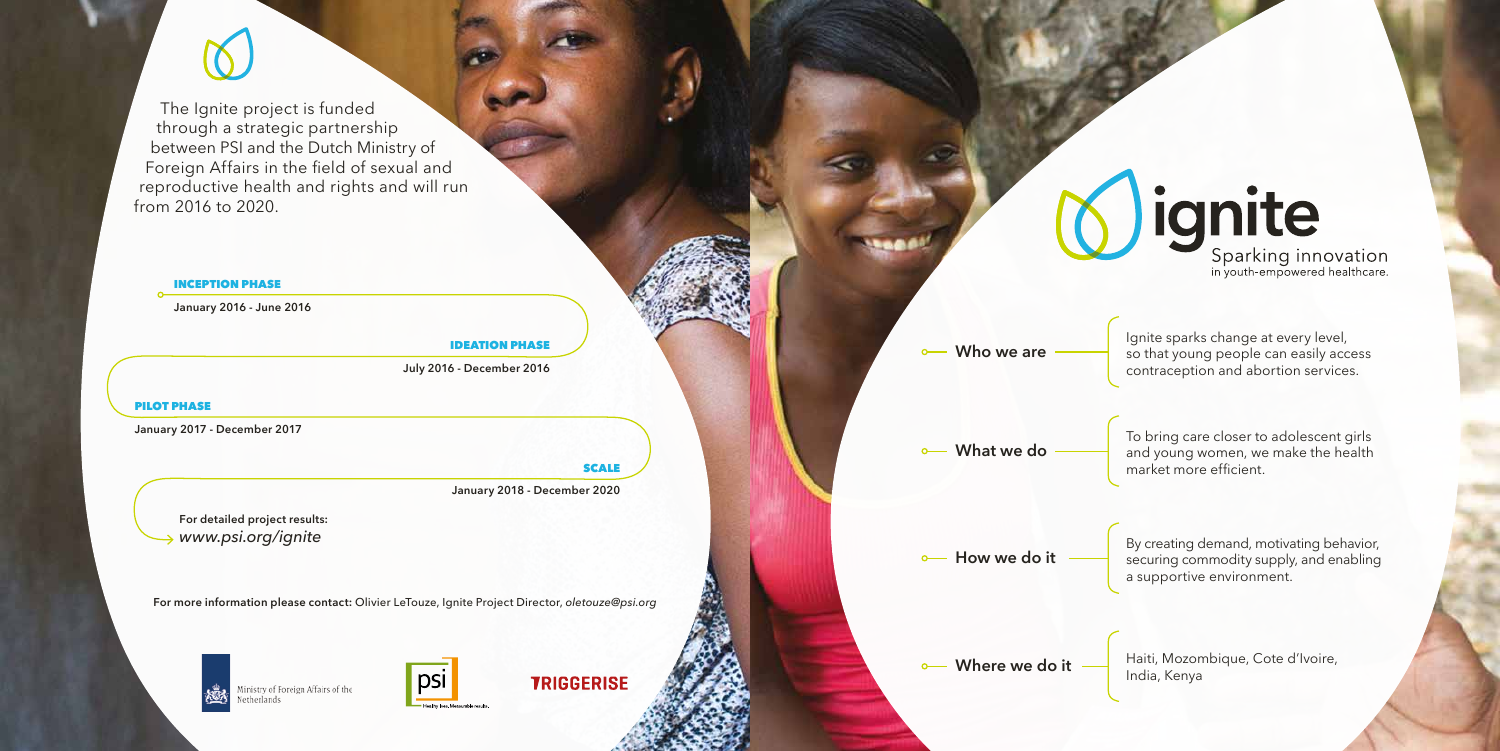#### MANUFACTURERS / IMPORTERS

To overcome limited availability, Ignite works to register modern sexual reproductive health (SRH) products and to improve distribution and procurement channels.

HAITI Product Imports: implants (Implanon NXT), post-partum IUDs, and Manual Vacuum Aspiration kits for safe abortion.

CÔTE D'IVORE Register and import PSI's Global Emergency Contraception brand (Pronta1) and Misoprostol brand (Emisa).

#### COMMUNITY AND SOCIETY

As social norms continue shaping adolescent girls and young women's decision-making, Ignite is designing and implementing comprehensive media campaigns, using a mix of traditional and social media.



**Co** MOZAMBIQUE

VED ENABLING ENVIRON

HAITI The *'Djanm'* campaign, with the 'your choice, your life, your method' tagline aims to empower young Haitian women to play an active role in choosing the right method for them.



MOZAMBIQUE The 'Maria and Roberto' social and mass media campaign embodies realistic depictions of Mozambican life.

In youth-empowered healthcare, young girls are at the center. She benefits directly from changes that take place in the market.

DEMAND

Ignite focuses on creating an experience tailored to adolescents' needs, in contexts that are safe, reassuring, accessible and equitable. We do this by:

> Ignite is working with government stakeholders to support the implementation of policies to operationalize the abortion laws that were passed in 2014. Ignite is working through Médecins du Monde to support advocacy efforts for the depenalization of abortion.

HAITI

COTE D'IVOIRE Ignite is working with its government partners to advocate for an enabling environment for

safe abortion.

#### OUTCOME DEMAND **Increased informed demand for SRH services by girls and young women.**

#### OUTCOME SUPPLY **Increased access to a wide range of SRH products and services for girls and young women.**

**HAITI** Ignite has created a network of 30 youth-friendly clinics and mobile services - to bring healthcare to adolescent girls and young women's door.



MOZAMBIQUE lanite funds 39 in-school clinics to provide a safe space within school to access SRH information and services.

Ignite identifies issues in the supply chain and works to resolve them in order to ensure that adolescent girls and young women can access the contraceptives and safe abortion services when, how and where she needs them most.

> a la al ili ili

> > ሩን

SUPPLY

#### CLINICS & HEALTHCARE PROVIDERS

- Capacity building healthcare providers to deliver quality youth-friendly health services.
- Value-exploration sessions with providers on SRHR topics including safe abortion.

#### DISTRIBUTORS

Ignite works with private sector distributors to ensure a continuous and sustainable flow of SRH products through the supply chain.

HAITI Sell SRH products at cost recovery and distribute them through Disprophar, a leading local pharmaceutical distributor, which ensures a sustainable supply of commodities and full local ownership.

#### INTERPERSONAL

Ignite is re-examining engagement strategies by training peer educators to increase awareness and acceptability of all contraceptive and safe abortion choices.



MOZAMBIQUE Peer educators in Mozambique are piloting PSI's Choice Book, which compares the benefits of the various contraceptive methods and repositions contraceptives as protection of future fertility.



HAITI Peer educators are piloting PSI's new counseling for continuation approach, which focuses more on the impact on daily lives of users than the method of administration.

#### CLINICS & HEALTHCARE PROVIDERS

Ignite is building the capacity of healthcare providers to deliver quality youth friendly health services. By challenging negative attitudes towards youth access to SRH services, Ignite is creating a positive enabling environment at the service delivery level.





#### **How we do it**

In Cote d'Ivoire, Haiti and Mozambique, **PSI** takes a market development approach that utilises our marketing acumen and deep understanding of consumers and market actors to examine market failures and address the root causes of why adolescent girls and young women can't get the healthcare she needs, when and where she needs it.

In India and Kenya, **Triggerise** works to develop Tikosystems, which are ecosystems to improve linkages between her and the different market actors by growing the networks of providers, businesses and micro-entrepreneurs connected in the ecosystem via mobile phones. See the infographic on the next page.

OUTCOME ENABLING ENVIRONMENT **Improved enabling environment for youth and young women for improving their sexual and reproductive health and rights (including safe abortion).**

Ignite is working to introduce safe abortion services and support post abortion care, in countries where it is legal. While simultaneously working to improve the enforcement of policy and legal framework supporting SRH services for young people.